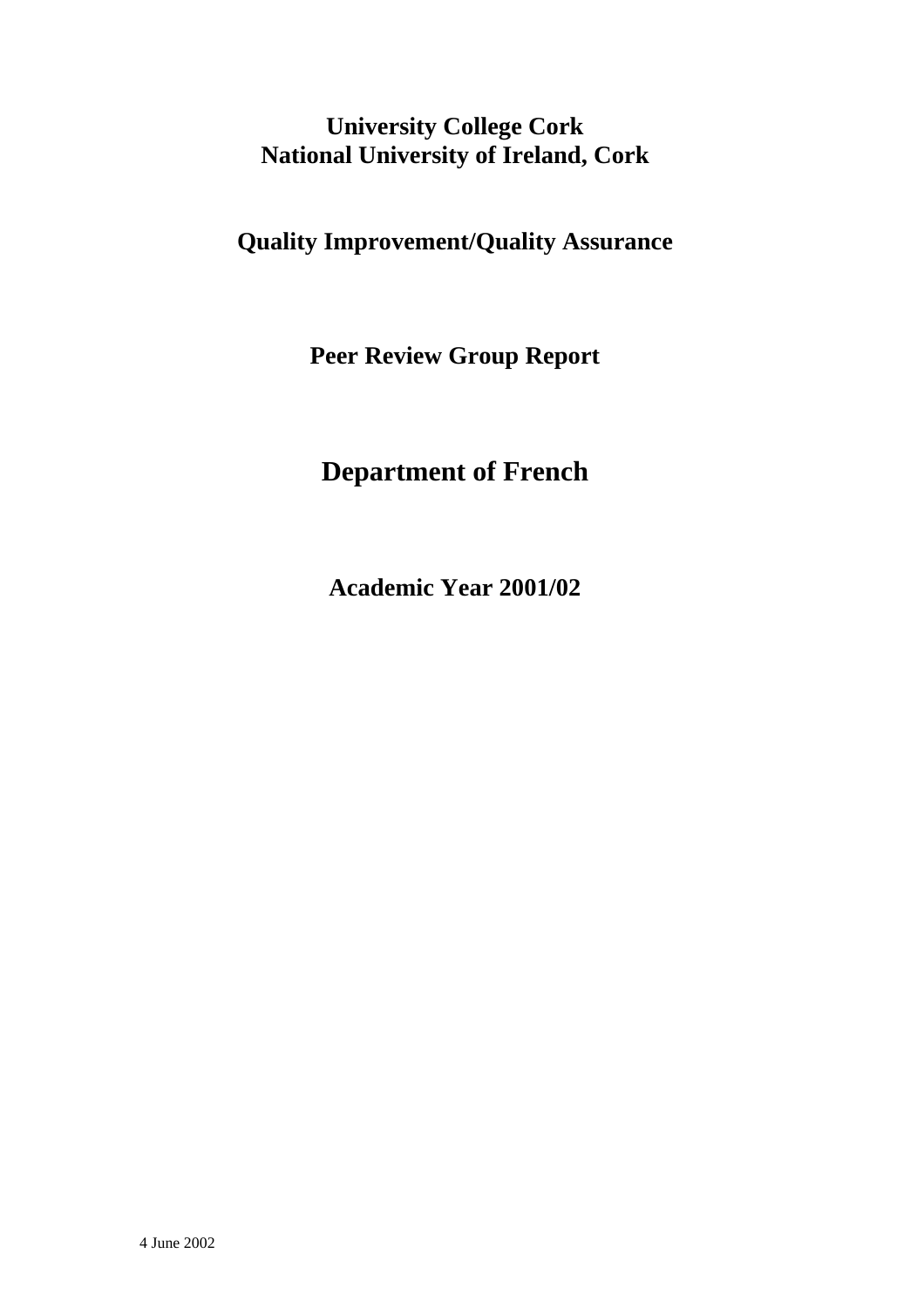## *Members of the Peer Review Group:*

Professor Pádraig Ó Riain, Department of Early and Medieval Irish, UCC (Chair) Professor Seán Ó Coileáin, Department of Modern Irish, UCC Professor Pádraig Ó Gormaíle, Department of French, NUIG Professor Jean Brihault, Department d'Anglais, Université de Rennes, France

### *Timetable of the site visit*

The detailed timetable for the conduct of the site visit is attached as Appendix A. The timetable was found to be suitable and adequate.

# *Peer Review*

### *Methodology:*

Teaching and Research were the areas of primary responsibility of the two external members, but the report as a whole reflects the consensus views of all four members.

### *Self-Assessment Report:*

The SAR was considered to be exceptionally complete and did not appear to have omitted any relevant issue.

### *Findings of the Peer Review Group*

#### *Department Details*

l

The Department of French is one of the larger departments of UCC and, up to five years ago, when the number of students began to decline in line with a trend in some continental language departments at UCC and elsewhere, it had undergone a period of sustained growth, making it the largest undergraduate centre for French in Ireland<sup>1</sup>. Its mission is to teach French language and literature, linguistics, cultural

 $<sup>1</sup>$  It should be noted that the data on student numbers, as provided by UCC and considered by the</sup> Peer Review Group, did not include students studying abroad for the year {BComm Euro III, BA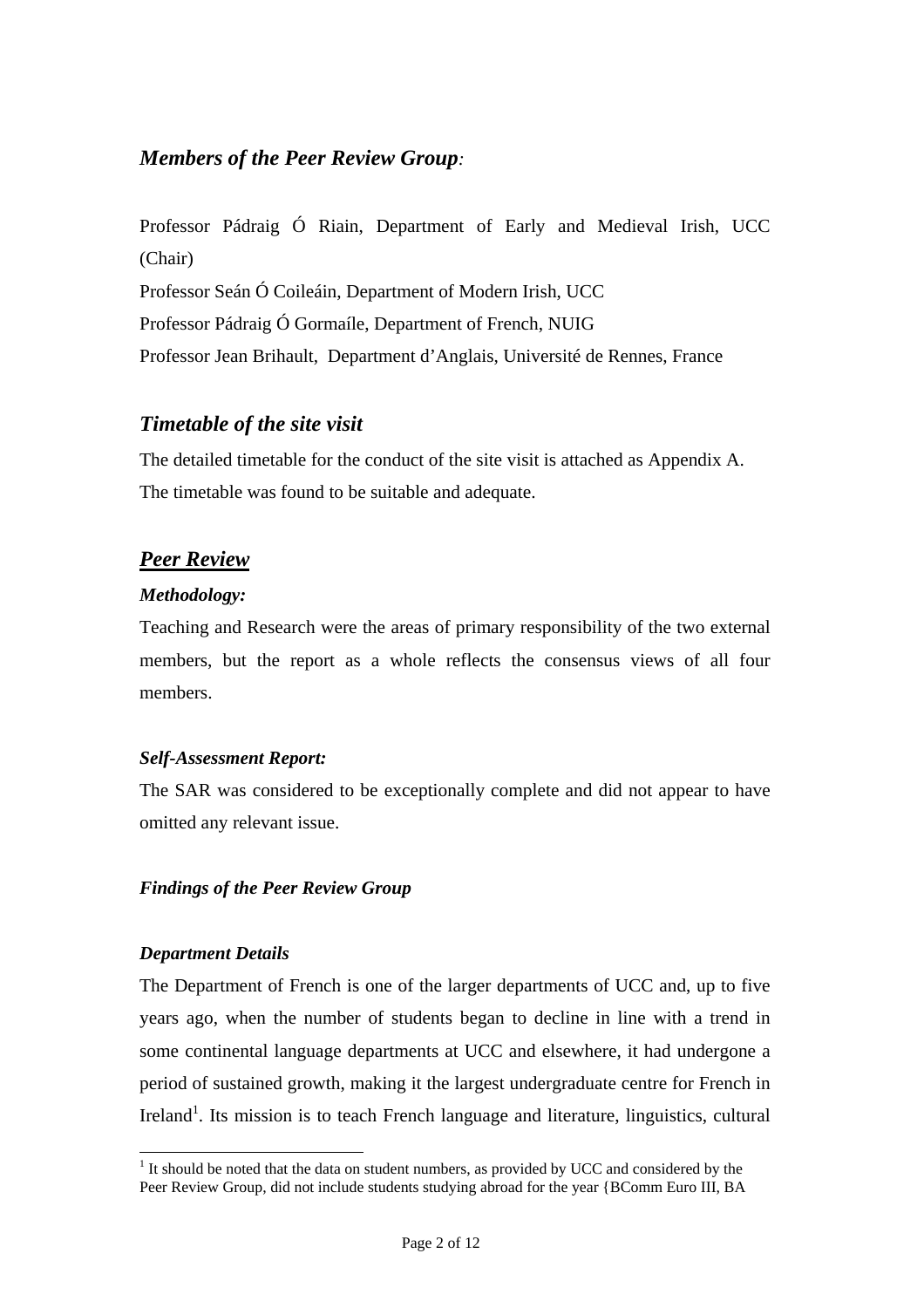studies, society, thought and institutions, and it enjoys a considerable reputation at home and abroad. Its staff members are, without exception, proud to belong to the Department and, to judge by the comments of their representatives, there is a general air of contentment with courses among the students. Owing to expansion over the last five years, which involved the creation of a number of inter-faculty courses (BCL; Law and French, BComm (European) with French), the range of the Department's courses and the variety of its students have increased considerably. To judge by our interviews with the Dean of Commerce and the representative of the Dean of Law, the new inter-faculty courses have been very successful, not least because of the willingness of the Department to provide 'customised' courses for students from the other faculties.

 The Department's work is complicated by the need to place students abroad in 'partner' francophone universities, which entails a very heavy administrative workload. Everything would seem to indicate that this work is carried out in a very efficient manner.

#### *Language Centre and the French Department*

l

Since the CLTs play an integral role in the teaching mission of the Department, the PRG welcomes the pending review of the Language Centre and the possibility this raises of integration of CLTs in the Language Departments. In the meantime, it recommends that special attention be paid to the support and working conditions of the staff of the Language Centre. The status of the CLTs is a very important issue for all concerned and re-assignment to the French Department would forge a new feeling of identity among the CLTs with their academic colleagues. The importance of the role of the CLTs in delivering language teaching to a range of programmes should not be under-estimated and immediate attention should be paid to the facilities required by them. As part of a possible integration of the CLTs, the Department's language-teaching mission should receive greater emphasis.

<sup>(</sup>LCS) with French III, BA (European Studies) III}. Some students included in the data were registered for courses in French organised by the Language Centre and thus are not the direct responsibility of the Department of French.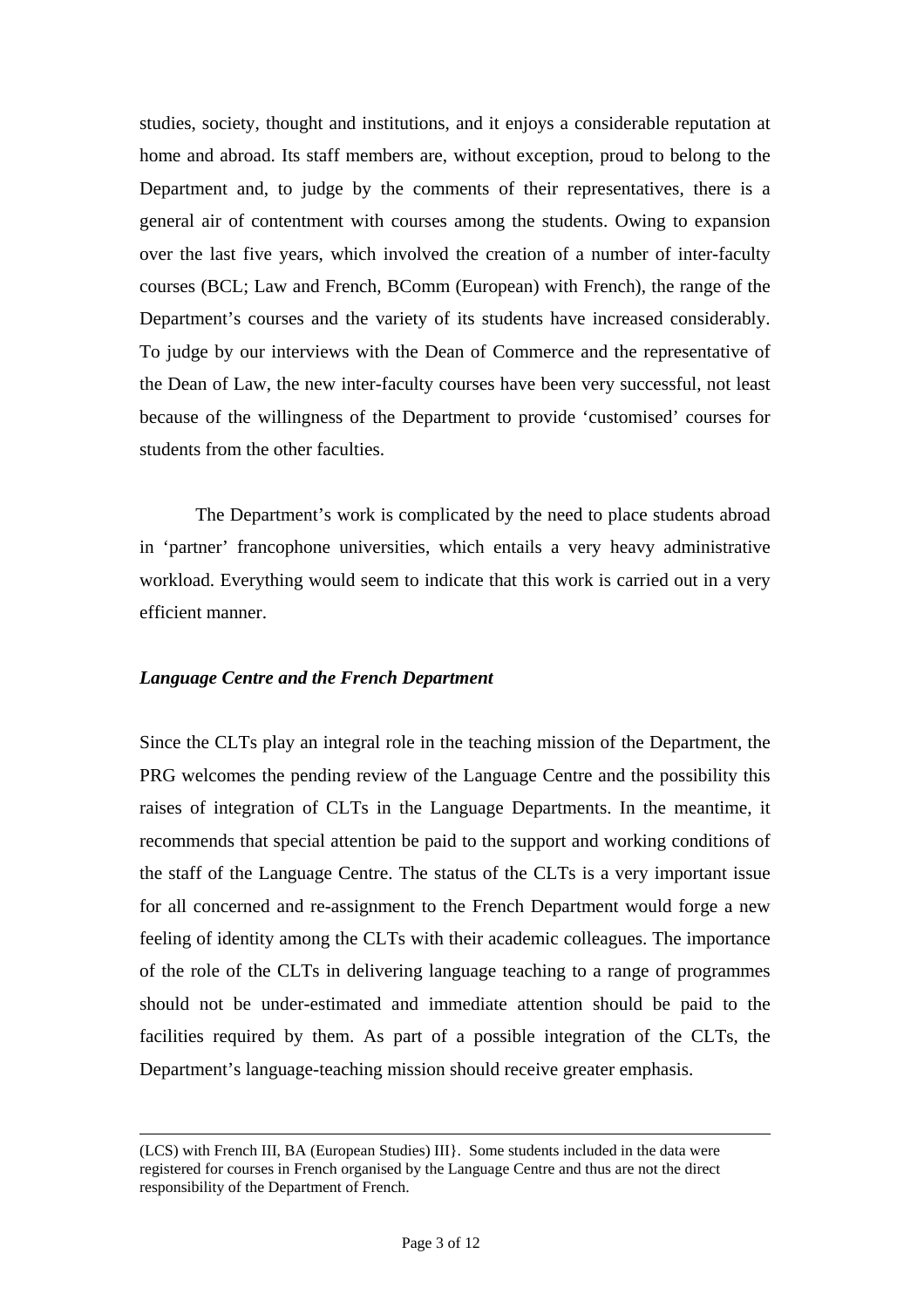#### *Department Organisation & Planning*

The Deans of the three Faculties in which the Department offers courses to degree level expressed their appreciation of its efficiency and adaptability. Internally, however, departmental organisation and planning have in the past tended to be centralized which raises the issue of the responsibilities and authority of committees within the Department. The PRG notes with approval strategic recommendation 76 of the SAR concerning a collective departmental approach to matters such as research initiatives, and feels that this should be extended to include the empowerment of such groups as staff responsible for language teaching to make recommendations, for example concerning changes, to departmental staff meetings with a strong presumption of acceptance. Every effort should be made to introduce rotation of responsibilities among all staff in relation to departmental Committees, the composition of which should be the subject of regular review. In the same way, all workloads should be made known and reviewed regularly*.* 

When implemented, measures such as those envisaged by recommendations 7-9 of the SAR will bring about increased collegiality, create a better working environment, and integrate staff into the decision-making process and its implementation. This should also lead to a considerable improvement in dissemination of information within the Department, for example, in relation to the allocation of the Department's budget. The PRG realises that this can apply only where appropriate information has been made available by central administration. Delay in receiving budgetary information from central administration has made it difficult in the past to frame departmental policy.

 The growing volume and complexity of the work of the administrative office staff in the Department is not always fully understood by other members of staff. We endorse the recommendations of the SAR regarding the formal identification of the tasks of administrative staff (§§ 33-35), including the proposal that their role should be extended to the provision of support for other staff in relation to the operation of departmental committees and research initiatives, or, where it already exists, the strengthening of this report. Where members of the Department are asked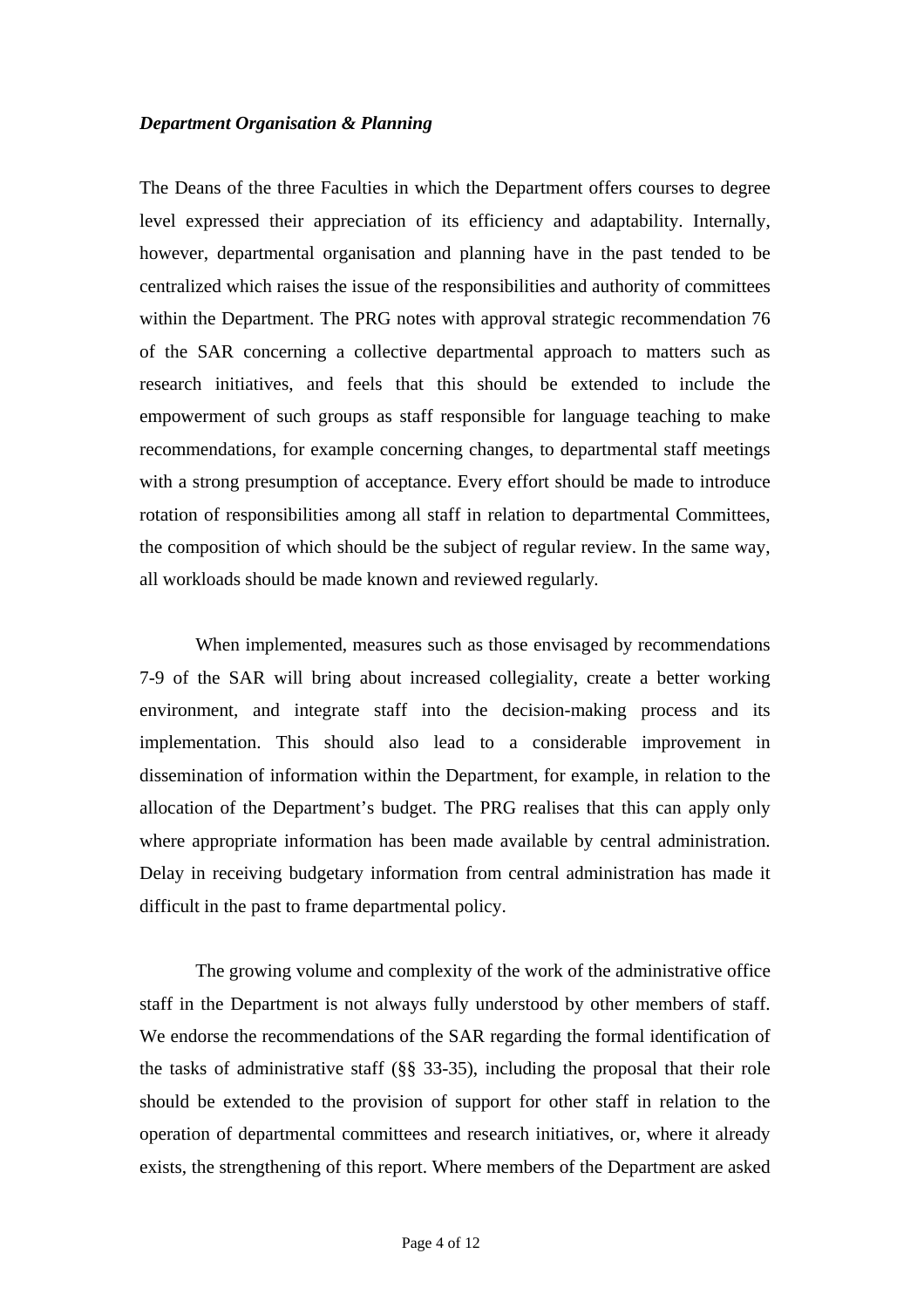to assume University responsibilities on or outside campus, both University and Department need to address the implications of these added responsibilities for the administrative support staff.

 The PRG strongly supports recommendation 20 of the SAR that staff achievements be acknowledged and celebrated openly. With a view to implementing this recommendation a 'hospitality function' should be assumed by a member of staff as part of his/her share of the Department's administrative load. In sum, every opportunity should be taken to create a favourable atmosphere in the Department.

#### *Teaching & Learning*

The PRG was impressed by the range and quality of courses offered by the Department. It was also impressed by the level of general satisfaction with courses and with the teaching of staff expressed by students of the Department. It noted with approval the success of the Department in 'customizing' courses, for example in relation to the BCL (Law and French). It welcomes the introduction of such innovative teaching methods as the literary seminar in the final year, and acknowledges with satisfaction the considerable increase in the number of students taking advantage of the year abroad option.

The PRG feels that, when implemented, the following recommendations would benefit the Department.

- Since some academic staff appear to have no involvement in language-teaching, the policy underlying this should be clarified. The structures within the University should not be allowed to hinder the greater integration of content- and language-teaching.
- There does not appear to be a departmental policy with regard to the use of French in the teaching of content courses. The PRG recommends that, bearing in mind its overall mission, the Department consider producing such a policy.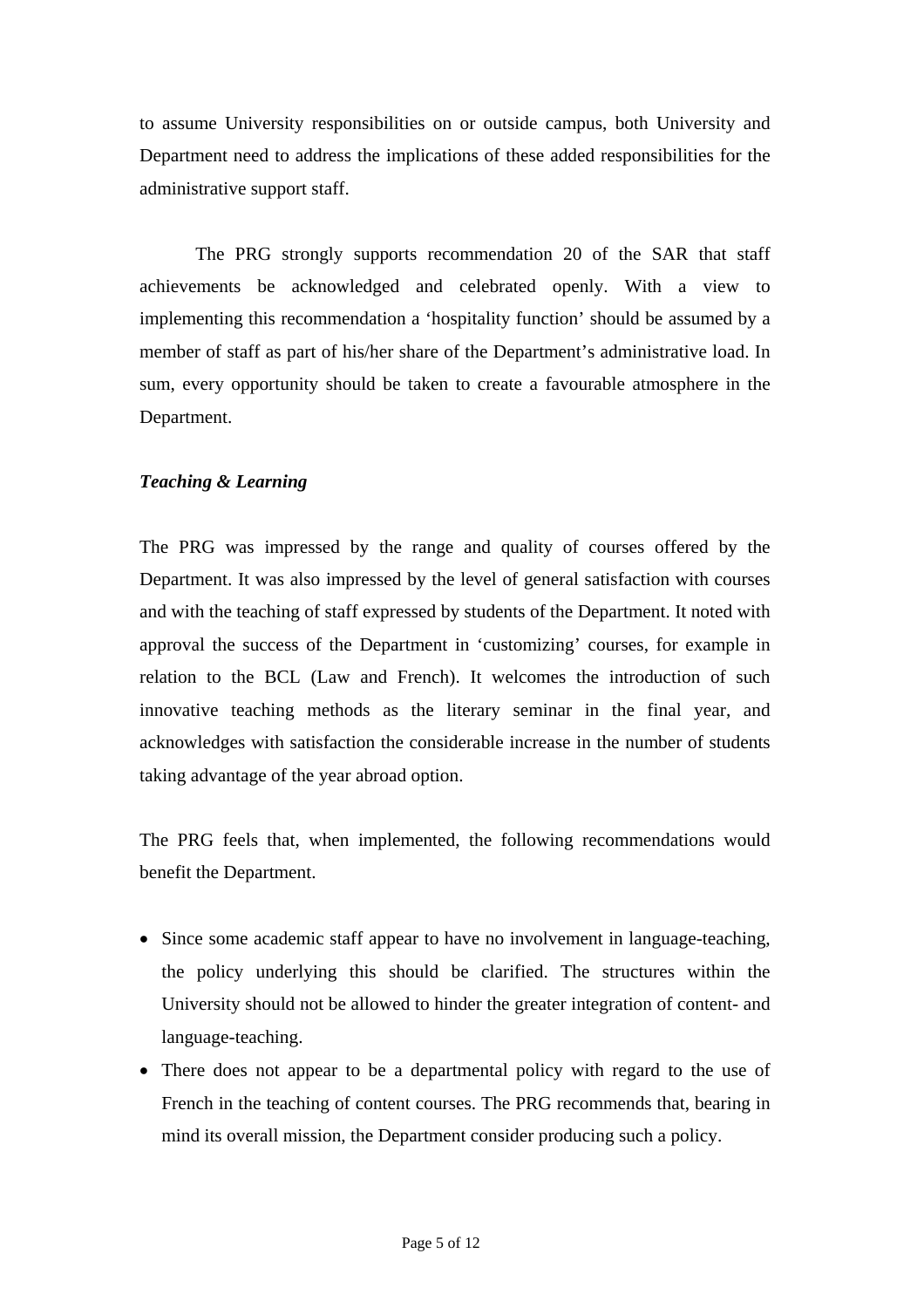- Every effort should be made to communicate more effectively to students the level of continuity within the programmes of years 1-4. In this respect, special consideration should be given to the appropriate employment of native and nonnative speakers of French in the various teaching functions.
- More use should be made of the many (mostly already available) means of enhancing the teaching of the language, such as language laboratories, the provision of Computer Aided Learning (CAL), the use of the Media Room, the revitalization of the French Society, and the creation of a French CineClub. Students should be made more fully aware of the availability and potential benefits of these resources, especially in relation to the building up their confidence when speaking French.
- In line with recommendation 47 of the SAR, the Department should seriously consider the possibility of providing remedial language teaching.
- Since joint honours students normally experience difficulty in availing of the year abroad option, every effort should be made to integrate it into their programme. Moreover, since some students do not appear to perceive the year abroad as a continuation of the Department's teaching programme, every effort should be made to remedy this.
- The Department should ensure that all staff receive encouragement to visit the students abroad by availing of the funds available from the International Education Office to assist in these visits.

#### *Research & Scholarly Activity*

As can be seen by the number and quality of the books and articles it has produced, as well as the regular attendance of its staff members at international conferences, the Department can be proud of its strong record in the areas of research and scholarly activity. A contributory factor to the Department's rate of success in research has been its policy of distributing workloads so as to ensure that one day per week is free for research. The research seminar, which, as is recognised in Recommendation 82 of the SAR, is to be regarded as a fixed area of activity funded from the departmental budget, has also helped to produce a favourable research environment. The interdisciplinary character of much of the research involvement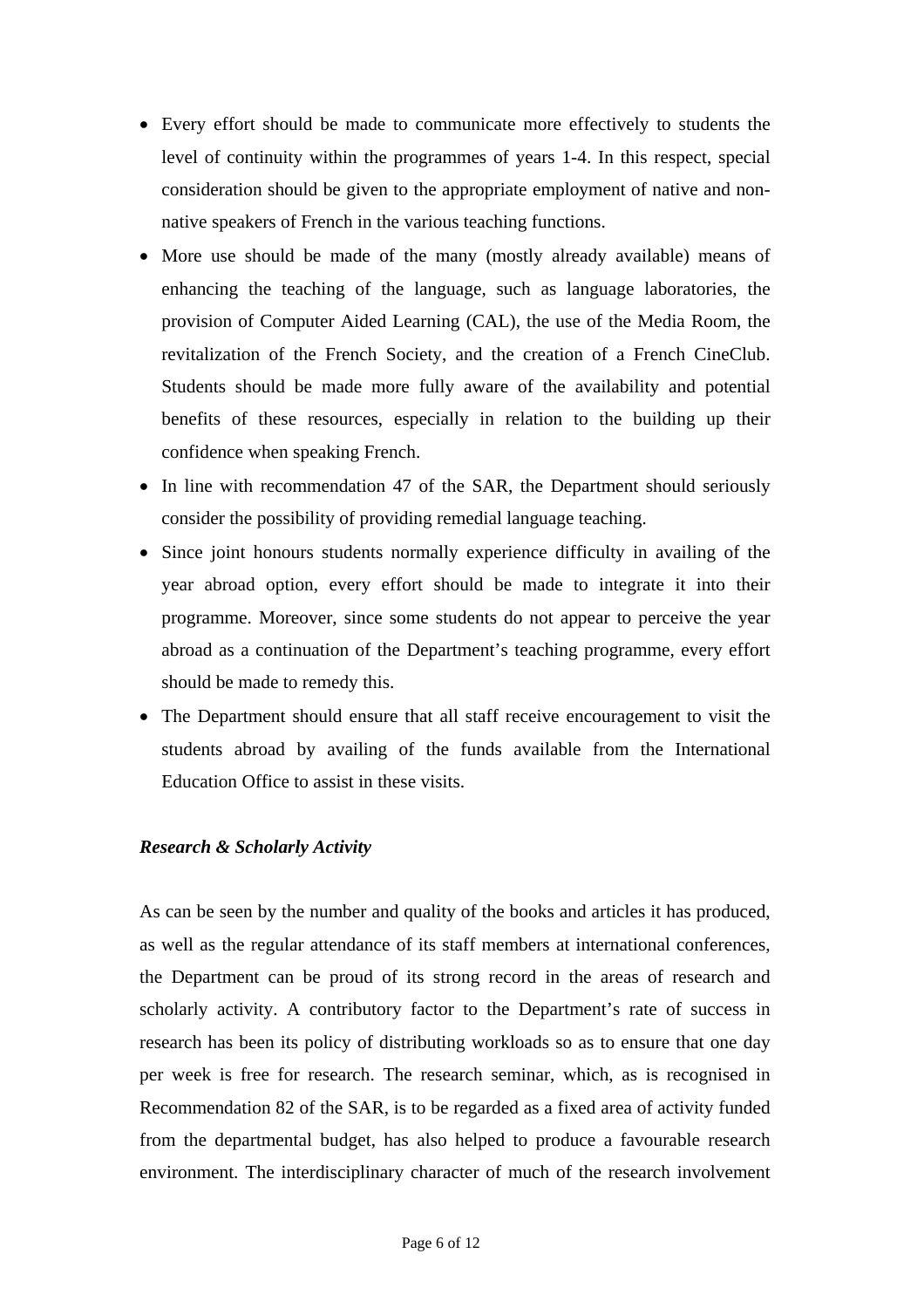of staff is also to be highly commended. All this has doubtless contributed to the Department's success in attracting Government of Ireland research funding at staff level, and in developing and maintaining international networks.

 The PRG is eager to ensure that the considerable scholarly reputation now enjoyed by the Department be maintained and, in this context, notes with concern the lack of recent success in attracting PhD students to the Department. The relatively low funding of the Department's part time staffing budget has undoubtedly had an adverse influence and the PRG is anxious that this situation be addressed. In the meantime, consideration should be given to the revival of the M.A. in Translation Studies, and more attention should be paid to the availability of the Co-Tutelle scheme as a means of attracting doctoral students.

#### *Staff Development*

The arrangements for sabbatical leave within the Department, which allow two staff members to be away at any one time, are to be highly commended. However, in view of the proven research achievements of staff, it is a matter of concern and surprise that staff applications for promotion have been unsuccessful in recent years.

The PRG considers the staff development support available for CLTs to be grossly inadequate, and will recommend that the University consider defining a strategy for the provision of more development support for this category of staff.

#### *External Relations*

The PRG was impressed by the extent of involvement of members of the Department in University Committees, at all levels from the Governing Body to Faculties. The Department has also provided an Ombudsman in the recent past. The central role played by the Department in the development of Europe-related activities, through Erasmus and Socrates, is to be commended, as are the extensive external links maintained by some members of staff with francophone Canada and Europe in regard not only to teaching and research but also to exchanges of visiting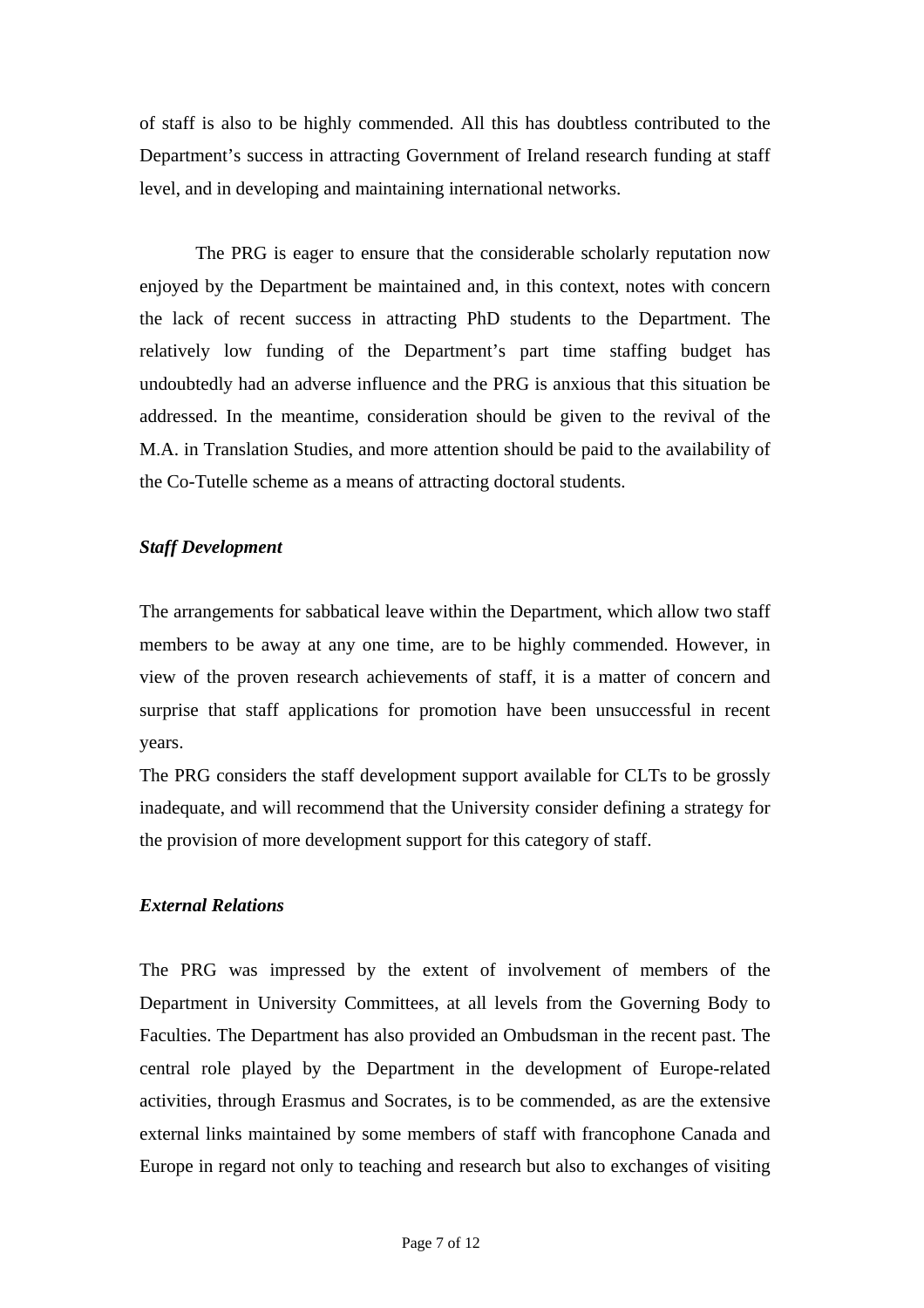lecturers. All staff members should be encouraged to participate in, and take advantage of, the teaching-staff exchange scheme funded by the Socrates programme.

#### *Support Services*

It seemed to the PRG that student access to computers and appropriate software is, in practice, very limited. It is also apparent that, where the provision of computer hardware is concerned, because of the present structural arrangement, an unhelpful distinction is made between academic staff and CLTs.

# *Departmental Co-ordinating Committee & Methodology employed in the preparation of the Self-Assessment Report*

Although mainly written by the Head of Department, who unstintingly gave of his time over the last few months in co-ordinating, with the assistance of a fully representative departmental Committee, the Department's preparations for the visit, the SAR comprehensively reflects the Department's assessment of its present position and vision of its future development. The Report contains no fewer than 88 recommendations, some of which reflect decisions already taken by the Department but not yet implemented; while special mention is made here of particular recommendations, the PRG is pleased to endorse all 88. The level of documentation accompanying the Report, including two volumes of staff questionnaires, is an appropriate measure of the fullness of the Department's self-evaluation*.* 

 During the visit of the PRG to the Department, no attempt was made to hinder due process. The Head absented himself during the staff meeting, in which all staff, including CLTs and administrative staff, participated. The PRG is very grateful to individual members of staff for their honest and frank discussions with it of departmental affairs. It is also indebted to the individual students who articulated very cogently the student view of the Department.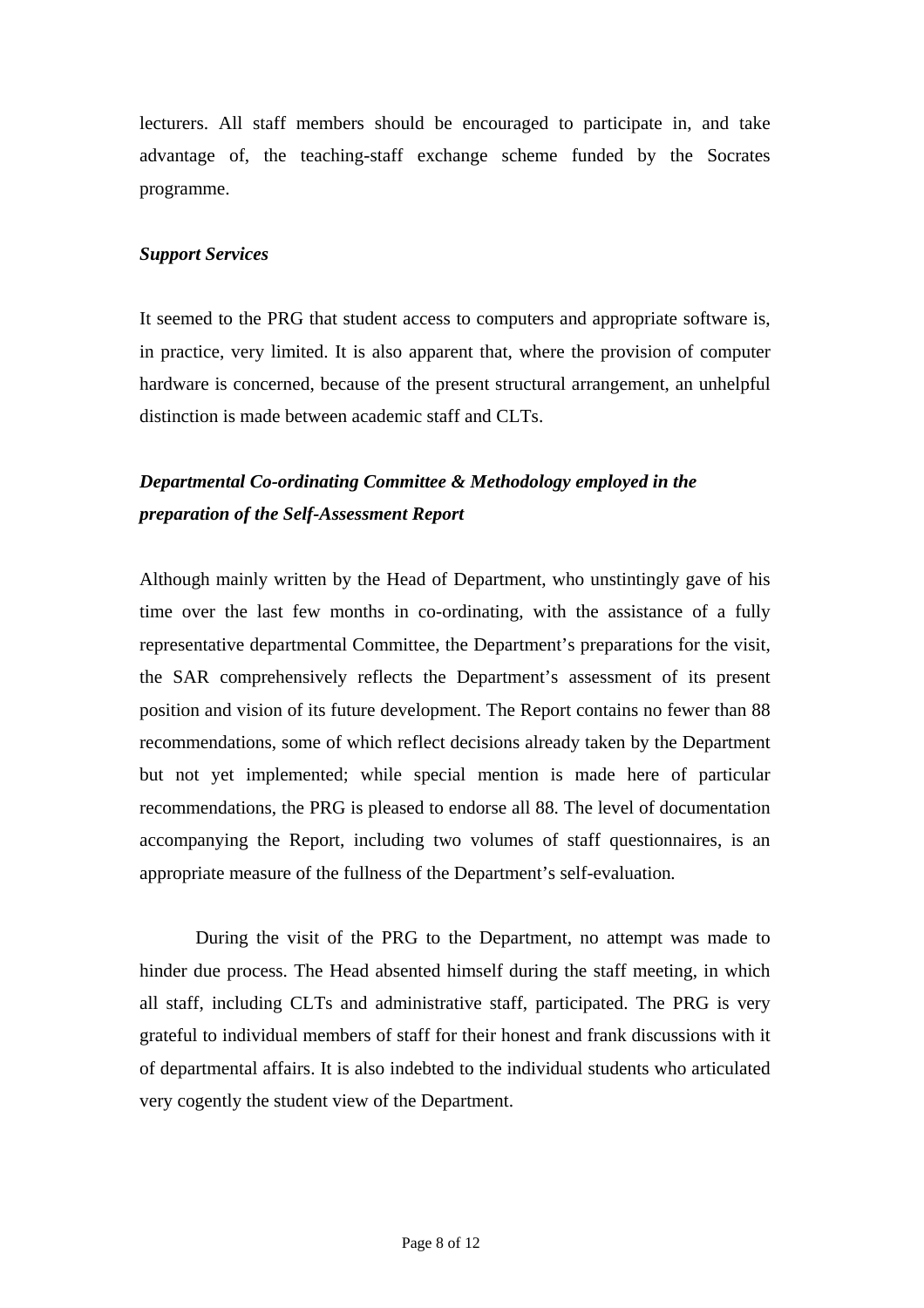### *Recommendations to UCC*

As is clear from the foregoing, the French Department has many strengths, in teaching, in staff-student relations, in research activity, external relations, inclusiveness in relation to attendance at staff meetings vis-à-vis CLTs, and, as is shown by the SAR, in overall capacity to respond to the need to review and, where necessary, emend the Department's structures. The implementation of the recommendations of the present Report, together with those of the SAR, will ensure the continuation and expansion into the future of the Department's flagship position among the foreign-language Departments at UCC. Implementation of the recommendations is, in most cases, within the capacity of the Department itself. In the following cases, however, full implementation is conditional on the support of the University:

- Where members of a Department are asked to assume University responsibilities on or outside campus, both University and Department should more carefully consider the implications of these added responsibilities for the administrative support staff.
- To function more effectively, Departments need to receive appropriate budgetary information, however provisional, from central administration well in advance of the beginning of the academic year.
- Given the success to date of interdisciplinary courses, the University should now provide the framework necessary for their development and further encouragement. In particular, steps should be taken to facilitate the introduction of service language courses in other Faculties, which is now held back by the implications this has for FTEs.
- The PRG considers the staff development support available for CLTs to be grossly inadequate, and urges the University to consider defining a strategy for the provision of more development support for this category of staff.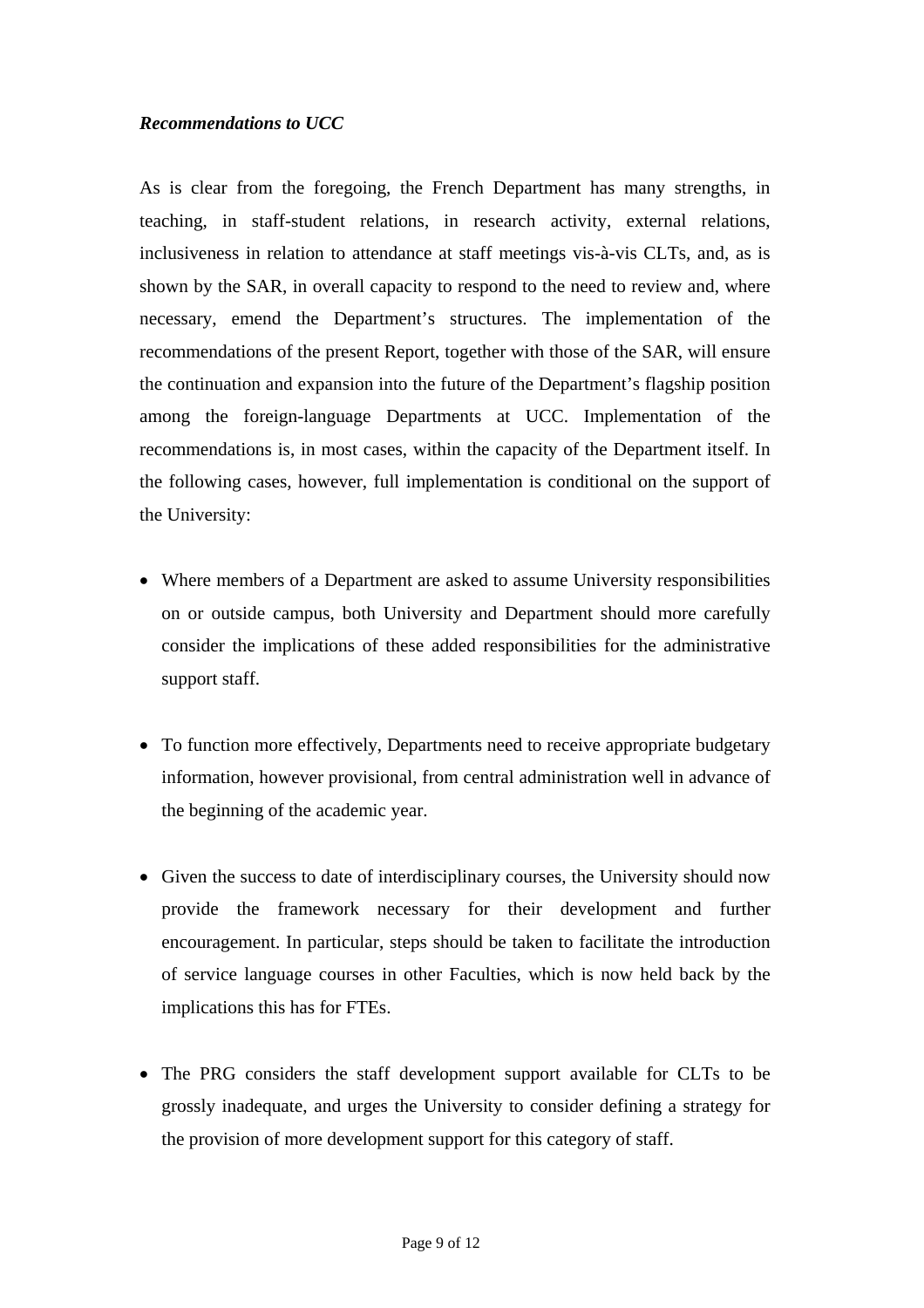• The University should take steps to ensure that the shortfall in the part-time staffing budget of the Department be rectified with a view to providing financial support for PhD and MA students.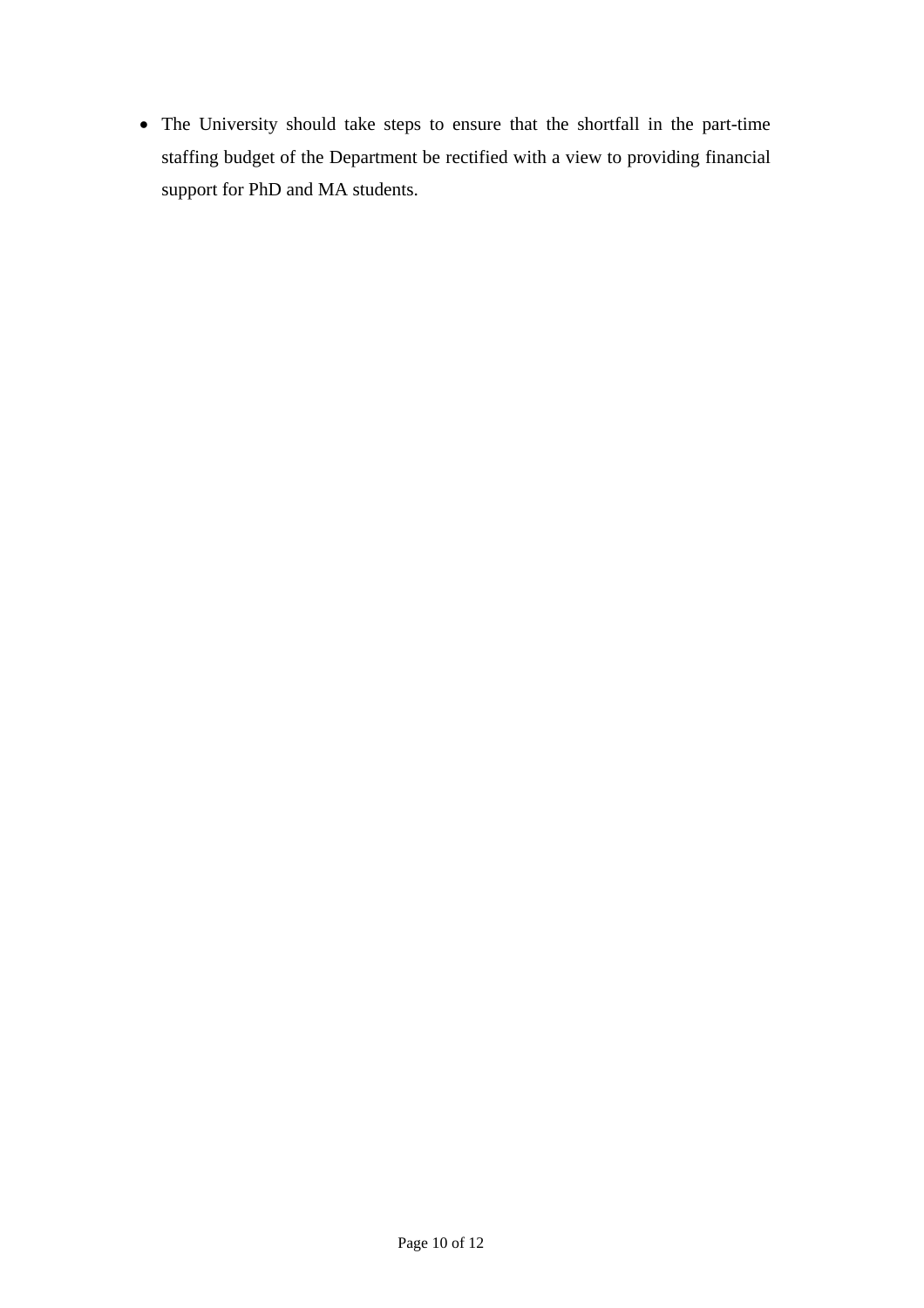# **Appendix A**

# **Timetable for conduct of Peer Review Group Site Visit**

### **Department of French**

#### **Tuesday 19 March 2002**

| $18.00 - 19.30$ | Meeting of members of the Peer Review Group                                  |
|-----------------|------------------------------------------------------------------------------|
|                 | Briefing by Director of Quality Promotion Unit, Dr. N. Ryan.                 |
|                 | Group agrees final work schedule and assignment of tasks for the following 2 |
|                 | days.                                                                        |
|                 | Views are exchanged and areas to be clarified or explored are identified.    |
| 20.00           | Dinner for members of the Peer Review Group and Head of Department and       |

representatives of Departmental Co-ordinating Committee

#### **Wednesday 20 March 2002**

- 08.30 09.00 Convening of Peer Review Group in Room 118, O'Rahilly Building
- **09.00 13.00** Consideration of Self-Assessment Report and other inputs along with all department staff. Venue: Room 124, O'Rahilly Building
- 09.00 09.30 Professor Patrick O'Donovan, Head of Department
- 09.30 10.30 All staff of the Department

10.30 Tea/Coffee – informal gathering of all staff with PRG

- 10.45 Dr. Fiona Cox
- 11.00 Dr. Maeve Conrick
- 11.15 Dr. Grace Neville
- 11.30 Mr. Eugene O'Sullivan
- 11.45 Ms. Claire Sibut
- 12.00 Dr. Angela Ryan
- 12.15 Dr. Paul Hegarty
- 12.30 Mr. Didier Bellettre
- 12.45 Dr. Pat Crowley
- 12.55 Dr. Mary Noonan
- 13.15 Ms Sylvie Campion
- 13.30 14.30 Working lunch for members of Peer Review Group, Room 118, O'Rahilly Building
- 14.30 16.30 Meetings with undergraduate students by year group and postgraduate students. Venue: Room 124, O'Rahilly Building
	- 14.30 Postgraduate Students
	- 15.00 Final year students
	- 15.30 First year students
	- 16.00 Second year students